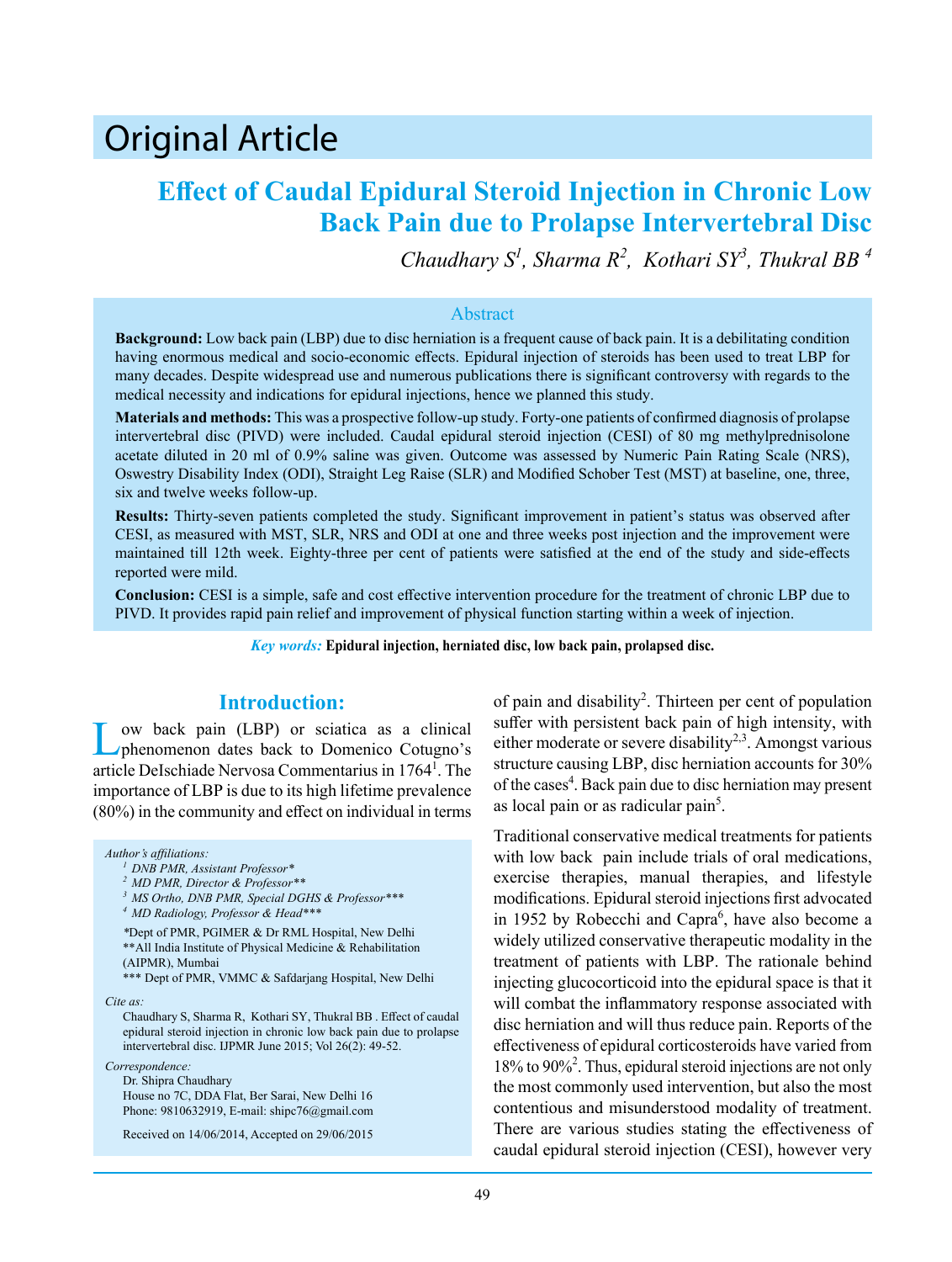few Indian studies document efficacy of CESI in chronic back pain due to PIVD.

The present study was planned to examine the effectiveness of CESI in patients with discogenic back pain due to disc herniation, which are non-responsive to other conservative modes of treatment.

## **Materials and Methods:**

A prospective follow-up study of one year duration (May 2009 to April 2010) conducted in Department of Physical Medicine & Rehabilitation Safdarjang Hospital with the aim of assessing the efficacy of CESI in cases of prolapsed intervertebral disc (PIVD). Forty-one patients of PIVD satisfying the inclusion criteria were consecutively enrolled for the study.

*Inclusion criteria:* Age above 18 years of both genders, history of low back pain and lower extremity pain of at least six weeks duration not responding to conservative treatment.SLR <60 degree, diagnosis of PIVD confirmed by MRI.

*Exclusion criteria:* Unwilling to participate in the study, PIVD with neurological deficits, previous lumbar surgery, spinal stenosis, spinal structural abnormalities, any acute or chronic uncontrolled medical illness and psychiatric disorders which might interfere with assessment of the patient. Patients with history of possible adverse reaction to steroid were also excluded from the study.

All the patients were explained about the procedure. Informed written consent was taken from all patients. Examination of spine and neurological examination was done at baseline and subsequent follow-ups. X-ray of lumbosacral (LS) spine and magnetic resonance imaging (MRI) of LS spine, complete haemogram (haemoglobin, total leukocyte count, differential leucocyte count and erythrocyte sedimentation rate and blood sugar (fasting and postprandial) were done at baseline.

*Intervention:* The patient was made to lie in the left lateral position. A 20-gauge needle was passed through the sacral hiatus and needle placement was confirmed by "whoosh" test<sup>7</sup>. The epidural space was injected with 80 mg of methylprednisolone acetate diluted in 20 ml of 0.9% saline. Following the injection the patient remained on bedrest for a day in the hospital with regular monitoring of pulse and blood pressure.

Patients were evaluated at baseline, one, three, six and twelve weeks using Objective Parameters of Straight Leg Raise (SLR) and Modified Schober Test (MST) and subjective parameters of pain using Numeric Pain Rating Scale (NRS) and Disability using Oswestry Disability Index (ODI).

*Straight Leg Raise:* The SLR test causes gliding of lumbar nerve roots which get compressed by the herniated disc proximal to neural foramina leading to radiation of pain down the leg in nerve root distribution<sup>8</sup>. SLR less than 60 degree was taken as positive.

*Modified Schobers Test:* In MST distraction of skin marked over the lumbar spine is measured which corresponds to the flexion movement of the lumbar spine<sup>9</sup>. Normally there is more than 5cm of distraction.

*Numeric Pain Rating Scale:* It is an eleven-point numerical pain rating scale in which patients rate their pain ranging from zero (no pain) to ten (worst imaginable pain). A twopoint change on the NRS in patients with LBP represents a clinically meaningful change $10$ .

*Oswestry Disability Index:* The Oswestry Disability Index is the commonly recommended condition specific outcome measure for spinal disorders<sup>11</sup>. It has ten sections namely pain intensity, personal care, lifting, walking, sitting, standing, sleep, social life, travelling and employment. Total scores can range from zero (highest level of function) to 50 (lowest level of function). For each section the total score ranged zero to five according to the deterioration of function. The total score is expressed in percentage.

Statistical analysis: Descriptive statistics including mean and standard deviation (SD) were found for each quantitative variable. For non-parametric data, mean changes at different follow-ups was analysed using Friedman test followed by Wilcoxin signed ranks test. The results were considered significant at five per cent level of significance (p<0.05).

#### **Results:**

Forty-one (41) subjects were enrolled in the study but only 37 patients completed three months follow-up period. The age distribution of 37 patients (27 male and 10 females) ranged from 19 to 50 years; average being 33.11±8.319 (Table 1). Duration of back pain ranged from three months to 36 months, average being 11.64±13.74 (Table 2). Out of 37 subjects 18 patients (48.6%) had pain for less than six months duration. PIVD was present at both L4-L5 and L5-S1 levels in 18 (48.6%) followed by L4-L5 level in ten patients (27.02%) confirmed by MRI (Table 2).

**Table 1:** *Demographic Profile*

| Gender | Age in years |  |  |  |                                   |  |
|--------|--------------|--|--|--|-----------------------------------|--|
|        |              |  |  |  | $10-20$ 21-30 31-40 41-50 Average |  |
| Male   |              |  |  |  | 27(73%)                           |  |
| Female |              |  |  |  | 10(27%)                           |  |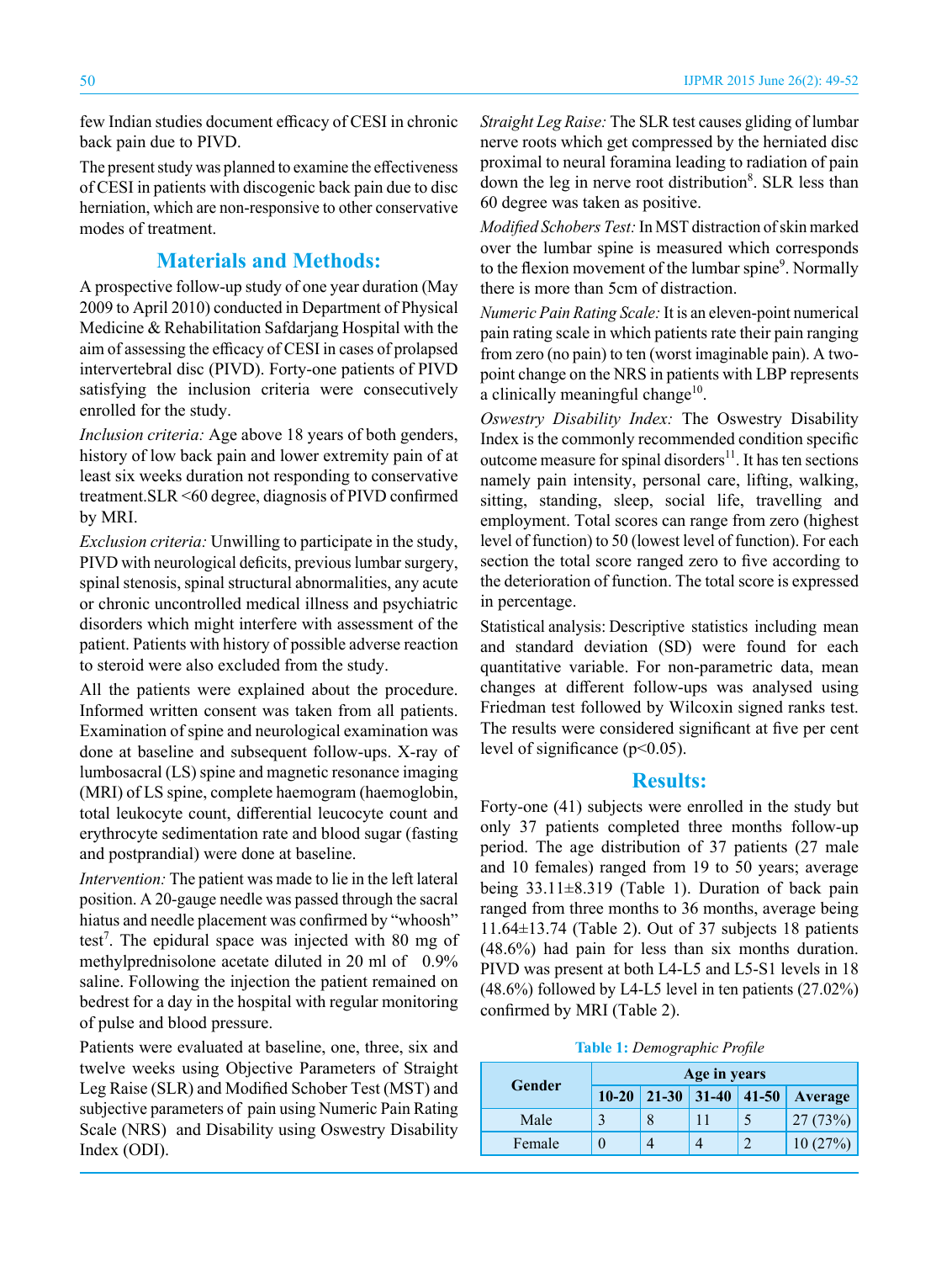| ٠       | P |
|---------|---|
| ł<br>٠. |   |

| <b>Table 2:</b> Duration of Low Back Pain and Level of PIVD |  |  |  |  |
|-------------------------------------------------------------|--|--|--|--|
|-------------------------------------------------------------|--|--|--|--|

| <b>Pain duration</b>     | <b>Level of PIVD</b>       |
|--------------------------|----------------------------|
| $\leq 6$ months = 48.6 % | $L4 - 5 = 27.1\%$          |
| 6-12 months = $24.3\%$   | $I.5-S1 = 24.3\%$          |
| $>12$ months = 27.1%     | L4-5 and L5-S1 = $48.16\%$ |

Mean NRS, SLR, MST and ODI score at baseline was 7.51±1.12, 40.53±11.62, 18.24±0.94 and 50.43±12.54 respectively (Table 3). There was improvement in all the assessment parameters post CESI (Table 4). A statistically significant improvement was observed at one week and three weeks post injection which was maintained till 12 weeks (Table 4). Though mild change was observed between third and sixth and sixth and twelfth weeks follow-up, but it was not significant. Maximal improvement was found after one week post injection in all the parameters.

Only three patients reported side-effects after receiving CESI. Two patients (5.4%) reported transient mild headache which improved the same day while one (2.7%) had transient increase in leg pain, improved within three days without any medication. Three subjects out of 37 patients who received CESI underwent surgery. Out of these, one patient did not show any improvement after surgery.

## **Discussion:**

Pain due to a herniated nucleus pulposus is an important medical and socio-economic problem. Pain and reduced mobility severely compromise quality of life and are particularly disruptive to the working individual. The aim of any therapy should be achievement of normal lifestyle as soon as possible.

The result of our study showed a significant improvement in patient's status after CESI which started within a week post injection and persisted till the end of the study. We observed significant improvement in mobility of spine one week post injection. Valat *et al*12 and Apathy *et al*<sup>13</sup> also observed significant improvement in lumbar flexion movement within one week post injection.

We observed significant reduction in pain score after CESI at one week and third week follow-up and no significant change in subsequent follow-ups, however the improvement in the pain score persisted till 12 weeks. Wilson–MacDonald *et al*<sup>14</sup> also observed significant early reduction in pain in their study but found no long term effect. Similar results were obtained by Buchner *et al*<sup>15</sup> with greatest relief in pain in the initial two weeks and no significant improvement at six weeks and six months follow-up.

A statistically significant improvement in Straight Leg Raise was observed in our study which persisted till 12 weeks. This is in accordance with the study done by Bush and Hillier<sup>16</sup>, who also observed statistically significant improvement in SLR at four weeks, they however observed improvement till 52 weeks follow-up. Buchner *et al*15 also observed significant improvement in SLR at two weeks and six weeks follow-up and no significant change at six months follow-up. In our study 83 % of the patients were SLR negative at the end of three months. Similarly Sayeh *et al*<sup>16</sup> also observed negative SLR in 88% of patients six months post injection.

| <b>Parameters</b> | <b>Time</b>            |                   |                   |                   |                   |  |
|-------------------|------------------------|-------------------|-------------------|-------------------|-------------------|--|
|                   | 0 Weeks T <sub>0</sub> | 1 Weeks T1        | 3 Weeks T3        | <b>6 Weeks T6</b> | 12 Weeks T12      |  |
| <b>NRS</b>        | $7.51 \pm 01.12$       | $3.59 \pm 2.38$   | $2.86 \pm 2.47$   | $3.22 \pm 2.61$   | $2.84\pm2.41$     |  |
| <b>SLR</b>        | $40.53 \pm 11.62$      | $63.41 \pm 13.30$ | $67.45 \pm 12.89$ | $67.96\pm13.42$   | $69.35 \pm 13.05$ |  |
| <b>MST</b>        | $18.24 \pm 0.94$       | $19.64\pm1.28$    | $20.14 \pm 1.49$  | $20.23 \pm 1.45$  | $20.28 \pm 1.46$  |  |
| <b>ODI</b>        | $50.43 \pm 12.54$      | $36.32 \pm 13.44$ | $26.32 \pm 13.39$ | $25.95 \pm 15.57$ | $25.32\pm14.92$   |  |

**Table 3:** *Assessment at Baseline and Follow-ups*

| Table 4: Change in NRS, SLR, MST and ODI between Various Follow-ups |  |  |  |  |  |
|---------------------------------------------------------------------|--|--|--|--|--|
|---------------------------------------------------------------------|--|--|--|--|--|

| Time interval (in weeks)        | Mean change<br>in NRS±SD | <b>Mean change</b><br>in $SLR \pm SD$ | Mean change<br>in MST±SD | Mean change<br>in ODI±SD | P value   |
|---------------------------------|--------------------------|---------------------------------------|--------------------------|--------------------------|-----------|
| $T0-T1$                         | $3.91 \pm 2.37$          | $22.87 \pm 13.95$                     | $1.39{\pm}.97$           | $14.10 \pm 11.21$        | S         |
| $T0-T12$                        | $4.67 \pm 2.36$          | $28.81 \pm 16.75$                     | $2.04 \pm 1.26$          | $26.10 \pm 17.04$        |           |
| $T1-T3$                         | $0.72 \pm 1.38$          | $4.04\pm6.92$                         | $0.5 \pm .85$            | $10\pm 10.40$            |           |
| $T3-T6$                         | $0.35 \pm 1.47$          | $0.51 \pm 5.69$                       | $0.09 \pm 0.28$          | $0.38 \pm 18.18$         | <b>NS</b> |
| T <sub>6</sub> -T <sub>12</sub> | $0.37 \pm 1.31$          | $1.38 \pm 3.88$                       | $0.05 \pm 19$            | $1.62 \pm 5.88$          | <b>NS</b> |

T0= Score at baseline,T1= Score at one week, T3= Score at 3 weeks,T6= Score at 6 weeks, T12= Score at 12 weeks, SD= Standard deviation, NS=Not significant, S=Significant